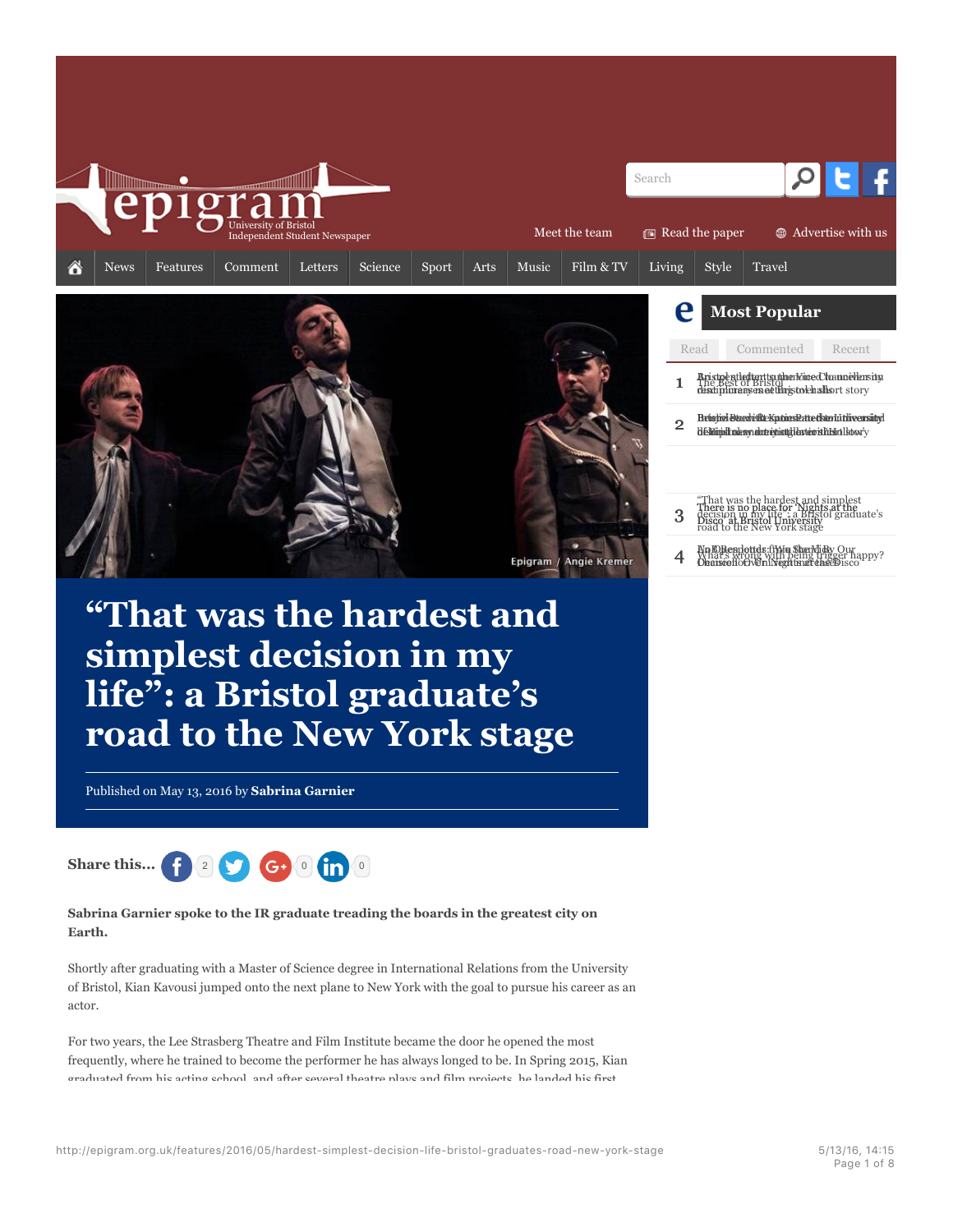graduated from his acting school, and after several theatre plays and film projects, he landed his first role in a major Off-Broadway play called "Defendant Maurice Chevalier" which won a writers award and had its debut in February 2016.

It takes place in France, 1945. Condemned to death for collaboration with the Nazis, popular French singer Maurice Chevalier tells his side of the story to his accusers. Torn between the propaganda wars of the Nazis, the Collaborators and even the Resistance, Maurice Chevalier struggles to thread the thin line between performer and patriot.

In this play, Kian was cast to play two different characters. Tickets for the play were sold, among other places, at Tkts in Times Square, and the play was performed at the historic American Theatre Of Actors, which has given rise to the beginning of many great performers including Robert DeNiro, Kevin Spacey and Bruce Willis, among others. "Acting was never my plan B," said Kian. "I was always acting and always continued doing what I was most passionate about."

During his interview, Kian shares with us his acting experience, being cast in a major theatre play Off-Broadway, his preparation in playing two roles in one performance, and most importantly how Bristol University impacted his carrier path.



*Kian trained at the Lee Strasberg Theatre and Film Institute*

**How did you pursue your hobby for acting while studying a masters degree in International Relations?**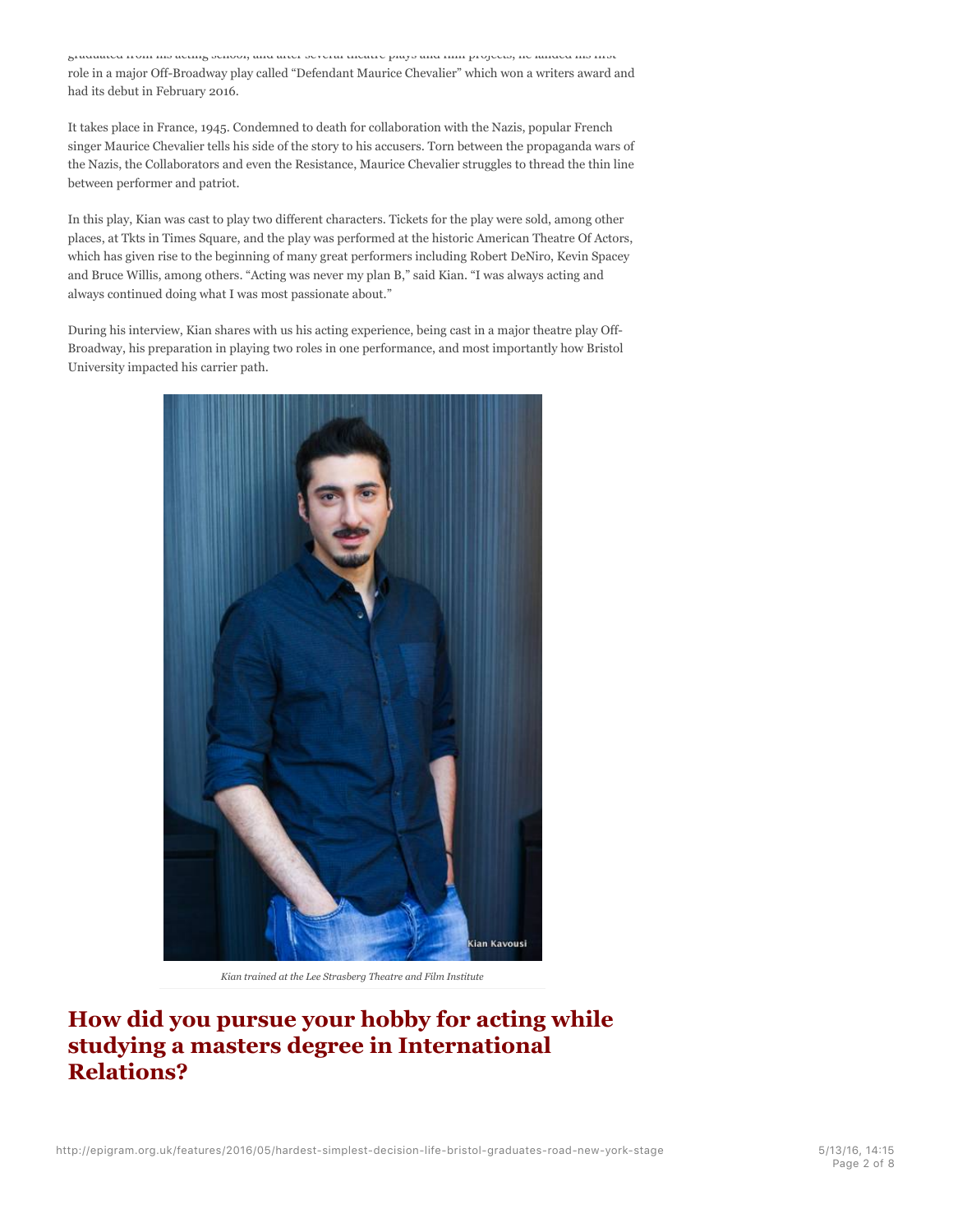"When I decided to achieve my Masters of Science Degree in International Relations, I did not have much time to follow up with my acting due to the fact that I spent my days and nights in the library studying and robbing the vending machines.

"However, I never stopped training. I observed a lot. I saw how people in the library for instance were working while their thoughts were hammering against the wall of their heads.

"Their postures, behaviours and expressions changed almost every fifteen seconds. In the evenings when we all went out and everyone relaxed for bit I saw how completely different people they were once the pressure was off their shoulders.

"The Interactions and communications changed based on the internal situations they we living with and I learned how subtle changes, small or large, can have such an impact on the person watching them.

"I also read a lot. Anything. From plays all the way to an exciting thriller or a drama novel because I love to keep my imagination going. Also, I tried to find the time to see a few plays during my free time. Basically I never lost sight of where I was going."



*His teachers described him as a talented child with a vivid personality*

#### **Did your masters degree influence your acting skills?**

"It certainly did. What has to be clear for a performer is that everything you do or experience in your life nourishes your being as an actor and opens new ways of understanding things.

"I have always been eager to experience other cultures and explore the unknown. The trips through Southeast Asia, Europe and many places in the US affected my understanding and influenced the way I think in many ways.

"They kindled my curiosity to pursue a Master of Science degree in International Relations at the University of Bristol, United Kingdom; a degree that is largely based on research and preparation.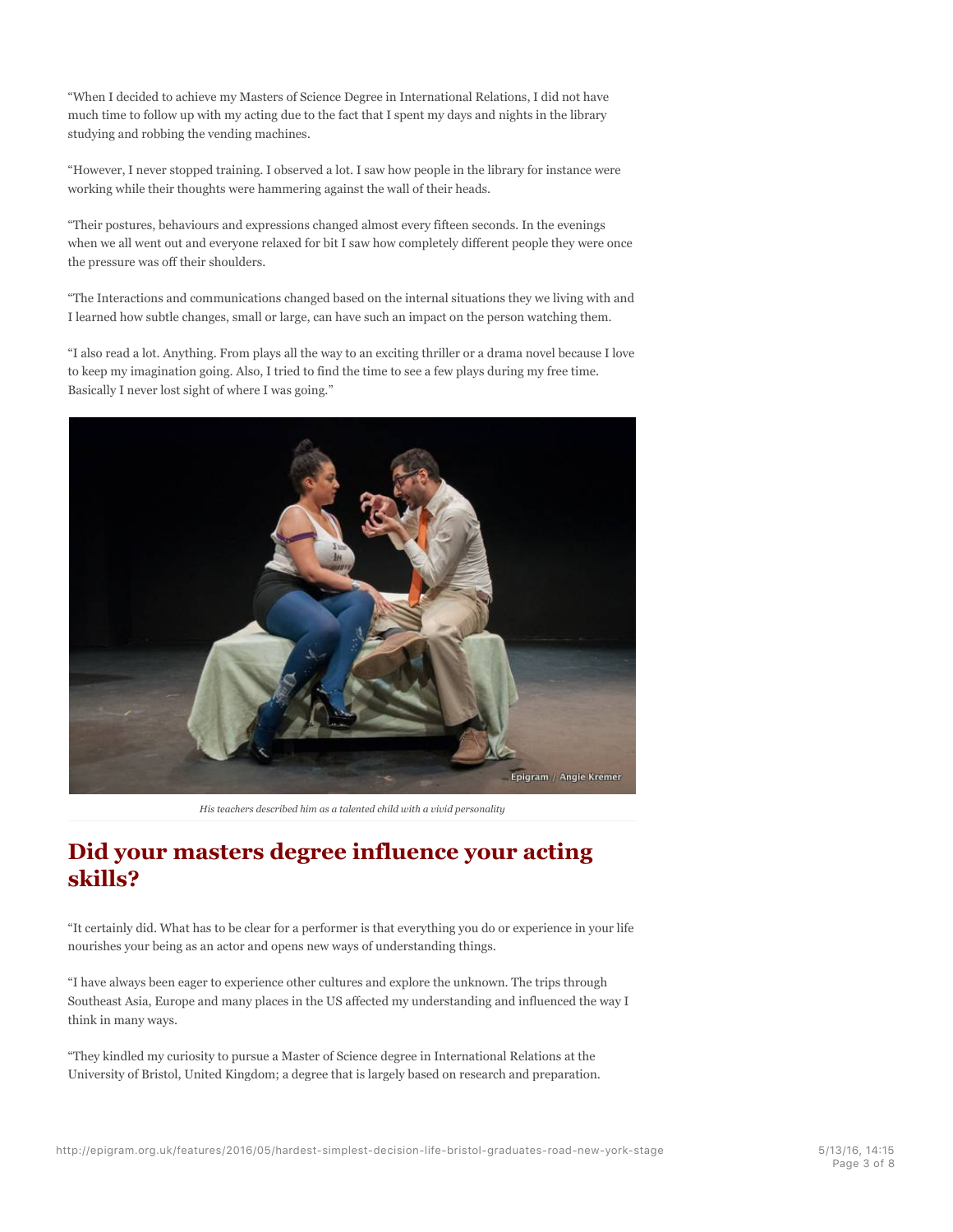"While I was working under time pressure, whether it was due to a presentation or a paper that I had to write, I started to understand the complex structures of human behaviour and thinking process on a new, more advanced level of combined academics and sociology.

University of Bristol, United Kingdom; a degree that is largely based on research and preparation.

#### *To drama students: "Take classes, practice for yourself, read a lot and hold on to your dreams"*

"Why do people do what they do? What motivates them and triggers their intentions? And what would I do to achieve what I want?

"Acting teachers always give students a lot of support; spending hours analyzing characters sociology, physiology and psychology, and now I was lucky enough to have first hand experience while studying International Relations.

"I started being both sides of the coin from a political view as well as an entity of society. I used it all in acting. The intellectual understanding of society, status, background is just as important as the embodiment of characters and whether you approach it in acting from the outside to the inside or the other way around, you need a free mind in any direction that absorbs and puts information together.

"The result was, I ended up too much in my head and not be able to act, not able to bring everything out. It took me a while to unite the intellectual way with the performance aspect but thanks to the University of Bristol I could add all this to my backpack of tools.



*Throughout his teenage years, Kian performed in community theatres and school plays where he played various roles.*

#### **How did your academic background help you work and structure the social behaviour of both of your characters during your preparation, what challenges did you encounter?**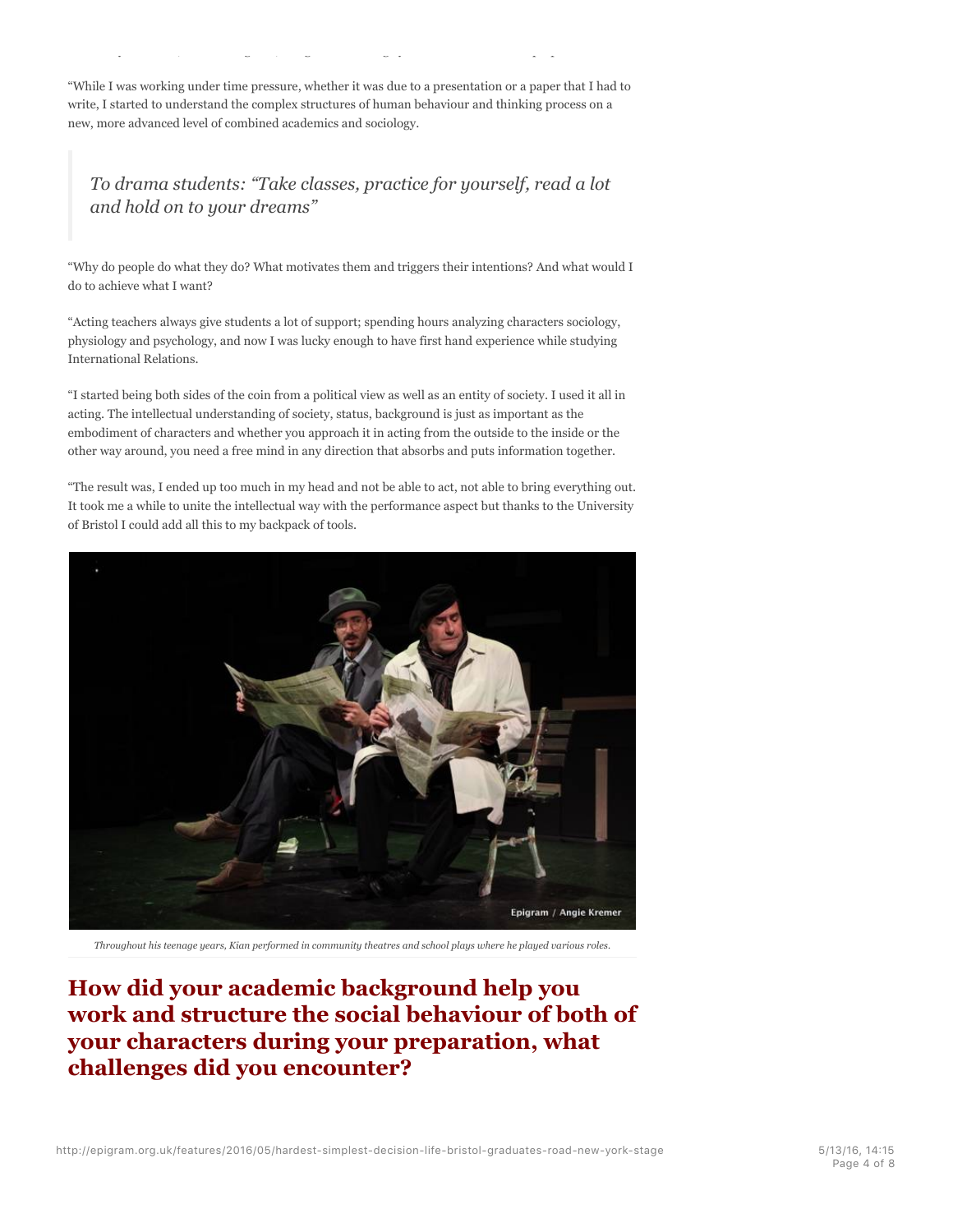"It was very challenging. I love playing different characters because I am interested in who they are and why they do what they do, and honestly it is always exciting for me to be, see and live like other people.

"But no matter how transformable I was, these two roles gave me sleepless nights. The problem was that I had to find a way to tell each individual story, create their evolution, bring depth to their inner life and physicalize them while jumping back and forth between both of the characters throughout the play.

"My first role was a tough guy called Double Meter. His scary behaviour and mentality made him threatening. The scenes with him always had something unpredictable.

"At first glance, Double Meter would appear to be the rough guy who does not take initiatives based on logical thinking and facts due to his position and power but subconsciously hides behind his vulnerability, pain and anger.

"The second character on the other hand, named Laporte, is the exact opposite. He is very subtle and smart and operates from his brain. Everything is controlled, from how he reads the paper all the way to how he walks, talks and gestures.

"Both roles were key figures and completed each other and helped to tell the story of Maurice Chevalier. At some point, I stopped and went back five steps. I found different inner motivations and justifications for the characters.

"Based on the historical knowledge that I gained from the University of Bristol, I was able to analyze the social background of both of the roles I played, as it was required to deliver an accurate portrayal of characters from the II World War period.

"I learn how to do a social analysis and it helped me to work on the greater depth of my character. After doing the historical and social research on the personages I played, I then searched for their transition points and tried different acting techniques and exercises to build the characters.

"And eventually after some time of preparation I had both characters ready to put up on their feet."



*He was cast as the lead Joe in a stage adaptation of "Some Like It Hot"*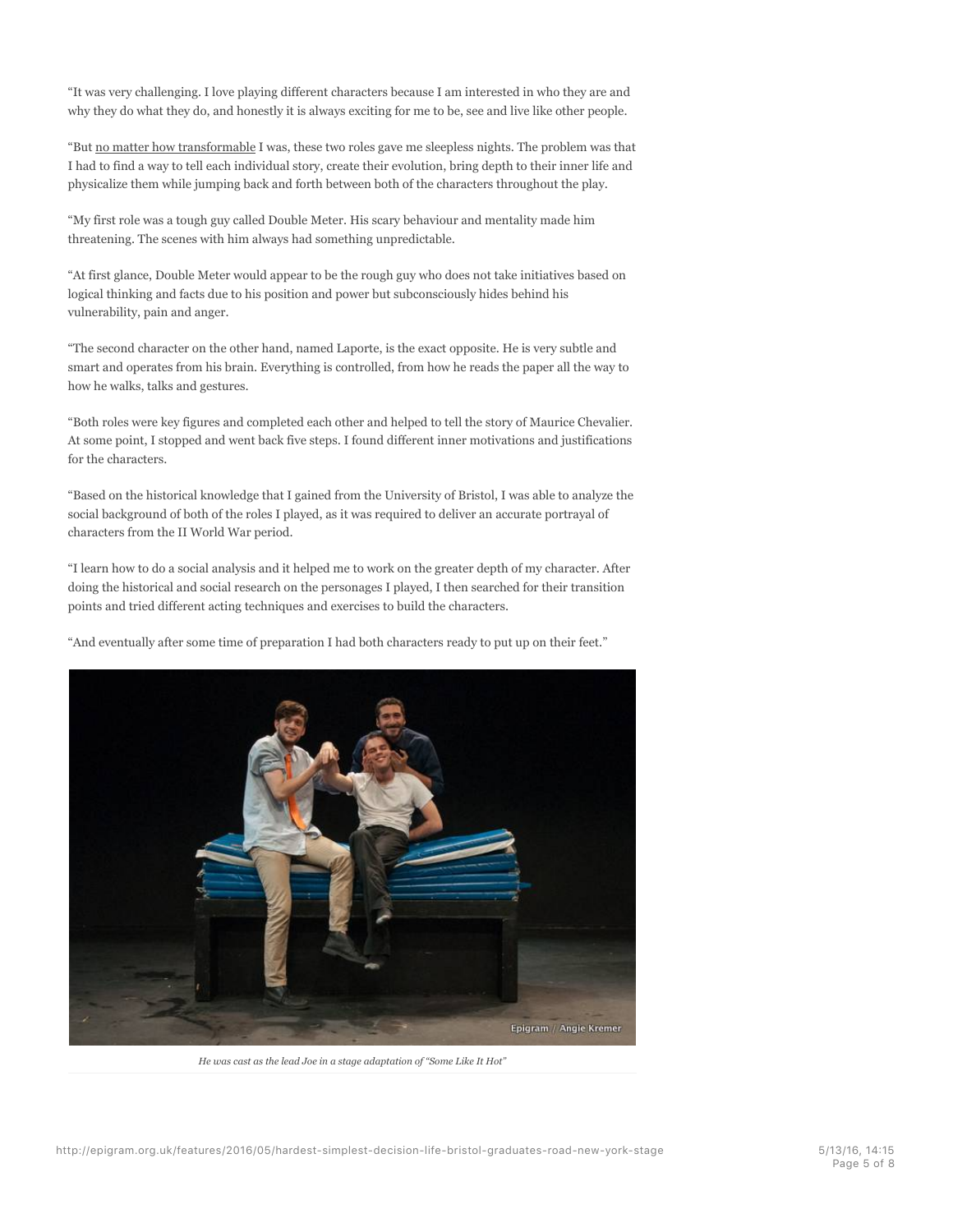## **What are your current plans?**

"After I finished performing on my Off-Broadway show, I have been working together with the actress Gigi Kremer on several projects, including short films and stage performances.

"Interesting to mention, Gigi Kremer also studied at the University of Bristol and graduated with a Bachelor of Arts degree in Sociology. She also took acting classes at the Bristol Acting Academy for two years.

"While studying at Bristol, she was cast as Woyzeck's sister in the production of Woyzeck, by Georg Büchner. This performance was running for an entire week at the Wickham Theatre.

"In May we are participating in shooting for the official international 72 hour Shootout Film Festival in Manhattan.

"Parallel to that, Gigi and I are cast and scheduled for shootings in various short films that will be submitted to diverse festivals, including the film "Paper Thin", which was screened at the "First Run Film Festival" in New York. The director of this project, Dan L. Nguyen Phan, just recently had her previous film be screened at the Cannes Short Film Corner Festival."



*He landed his first role in a major Off-Broadway play called "Defendant Maurice Chevalier" which debuted in February*

#### **Do you have any advice for Drama students?**

"Well, there is a lot but I believe the more diverse an actor's knowledge and experience is, the richer and more versatile his performance will be. My intention as an actor is always to deliver a vivid, energetic and truthful performance through a combination of my own experiences, various techniques and hard work.

"My goal is to explore the characters in the given genre, bring the passion, sensitivity and depth of them to life; take them on a journey and tell a story. One of my teachers always said "never bore me" which pushed me to be focused.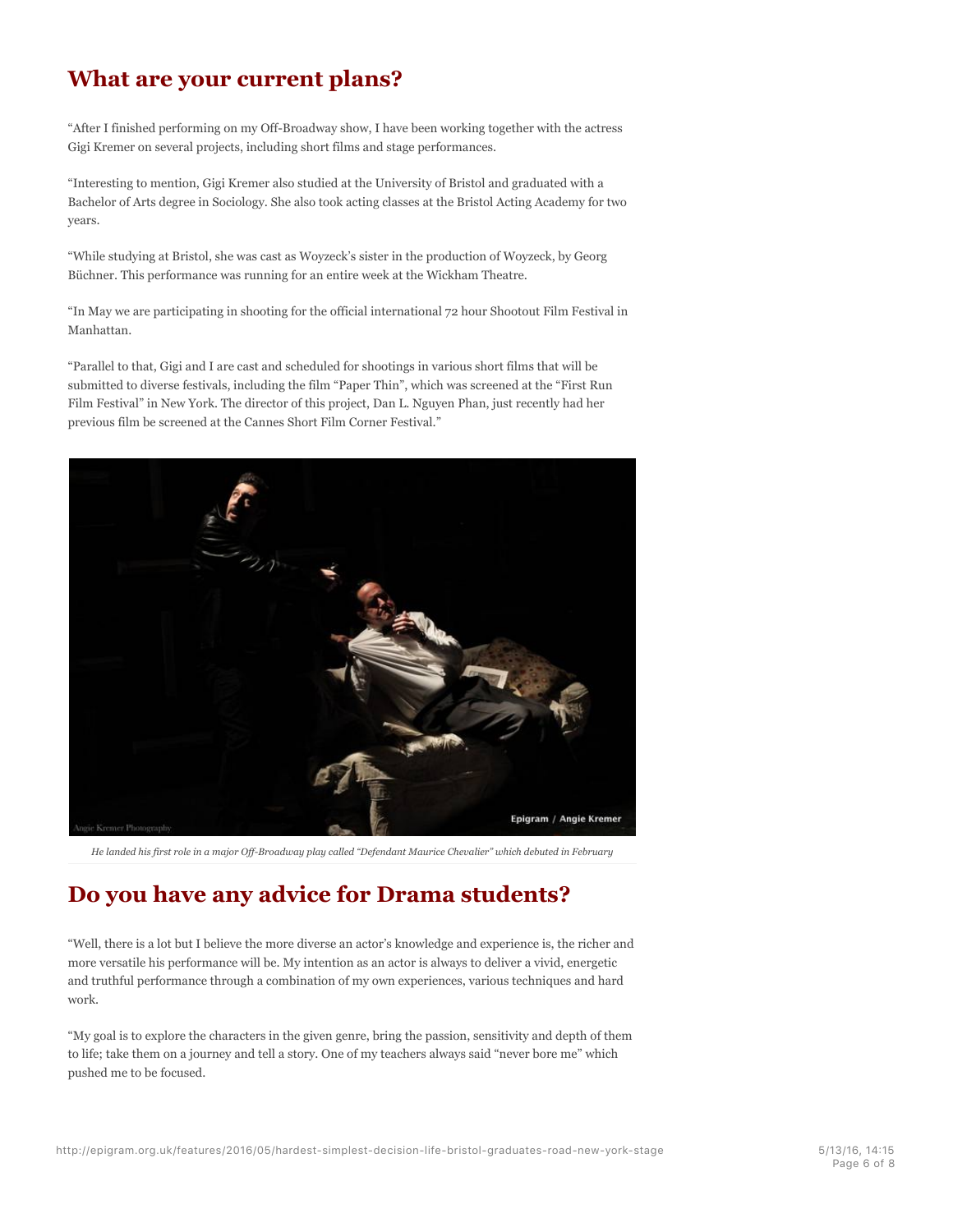"Later, I realized that it was the concentration that made it look not boring. So, I believe that a full and good human being can be a good actor as well. See a lot, do a lot, travel a lot, educate yourself a lot, work hard a lot and don't you ever give up.

"Be at the right place at the right time but with the craft ready in your pocket. Take classes, practice for yourself, read a lot and hold on to your dreams, because they are what keep us alive and push us forward."

*What do you think of Kian's story? Are you an aspiring actor? Let us know in the comments below or tweet us @EpigramFeatures.*

Facebook // **Epigram Features //** Twitter



### Leave a Reply

Your email address will not be published. Required fields are marked  $^\ast$ 

| Name $^\ast$             |  |  |
|--------------------------|--|--|
| $\operatorname{Email}$ * |  |  |
| Website                  |  |  |
|                          |  |  |